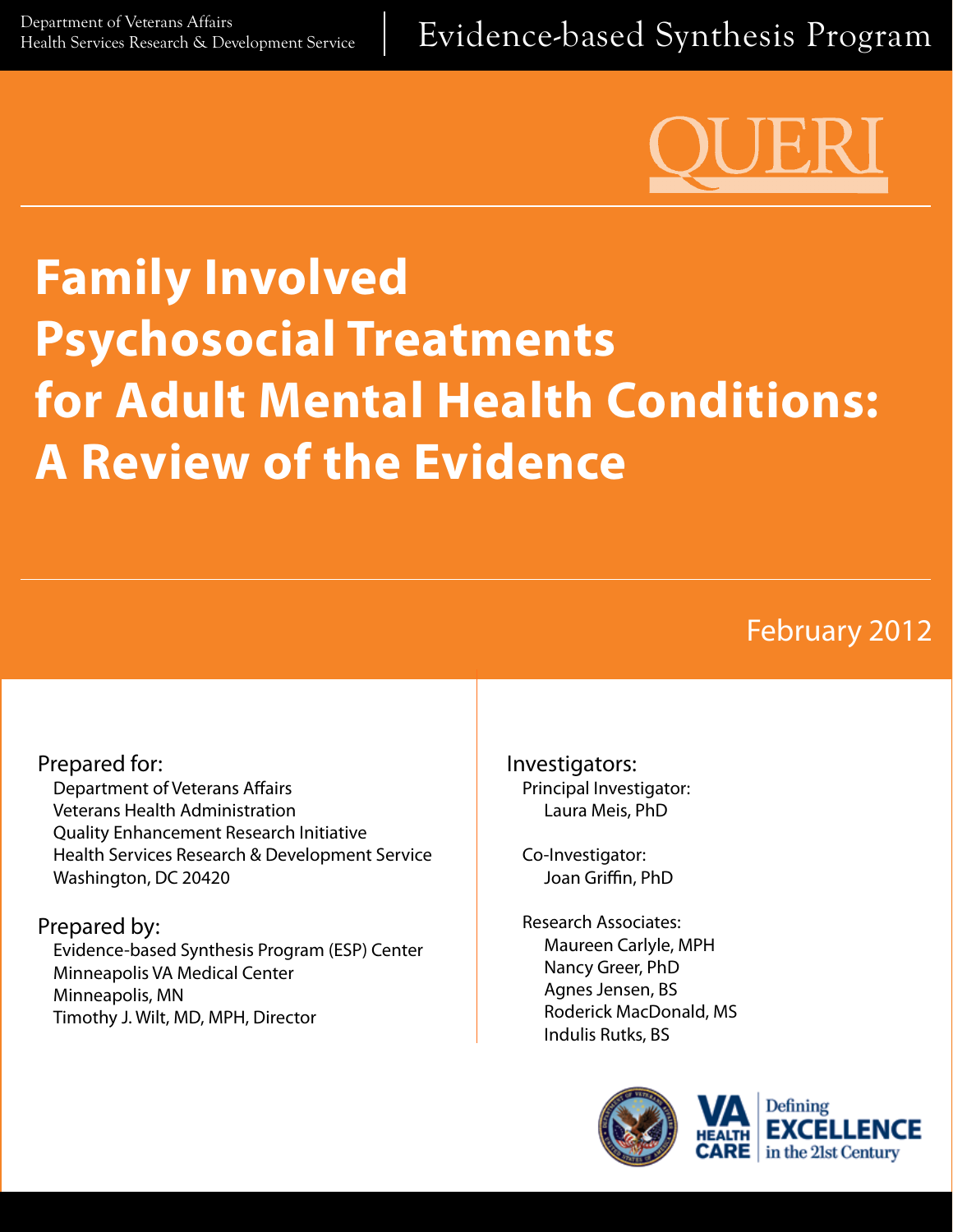## **PREFACE**

The Quality Enhancement Research Initiative's (QUERI's) Evidence-based Synthesis Program (ESP) was established to provide timely and accurate syntheses of targeted healthcare topics of particular importance to Veterans Affairs (VA) managers and policymakers, as they work to improve the health and healthcare of Veterans. The ESP disseminates these reports throughout VA.

QUERI provides funding for four ESP Centers and each Center has an active VA affiliation. The ESP Centers generate evidence syntheses on important clinical practice topics, and these reports help:

- develop clinical policies informed by evidence,
- guide the implementation of effective services to improve patient outcomes and to support VA clinical practice guidelines and performance measures, and
- set the direction for future research to address gaps in clinical knowledge.

In 2009, the ESP Coordinating Center was created to expand the capacity of QUERI Central Office and the four ESP sites by developing and maintaining program processes. In addition, the Center established a Steering Committee comprised of QUERI field-based investigators, VA Patient Care Services, Office of Quality and Performance, and Veterans Integrated Service Networks (VISN) Clinical Management Officers. The Steering Committee provides program oversight, guides strategic planning, coordinates dissemination activities, and develops collaborations with VA leadership to identify new ESP topics of importance to Veterans and the VA healthcare system.

Comments on this evidence report are welcome and can be sent to Nicole Floyd, ESP Coordinating Center Program Manager, at nicole.floyd $\omega$ va.gov.

**Recommended citation:** Meis L, Griffin J, Greer N, Jensen A, Carlyle M, MacDonald R, Rutks I, Wilt T. Family Involved Psychosocial Treatments for Adult Mental Health Conditions: A Review of the Evidence. VA-ESP Project #09-009; 2012

This report is based on research conducted by the Evidence-based Synthesis Program (ESP) Center located at Minneapolis VA Medical Center, Minneapolis, MN funded by the Department of Veterans Affairs, Veterans Health Administration, Office of Research and Development, Quality Enhancement Research Initiative. The findings and conclusions in this document are those of the author(s) who are responsible for its contents; the findings and conclusions do not necessarily represent the views of the Department of Veterans Affairs or the United States government. Therefore, no statement in this article should be construed as an official position of the Department of Veterans Affairs. No investigators have any affiliations or financial involvement (e.g., employment, consultancies, honoraria, stock ownership or options, expert testimony, grants or patents received or pending, or royalties) that conflict with material presented in the report.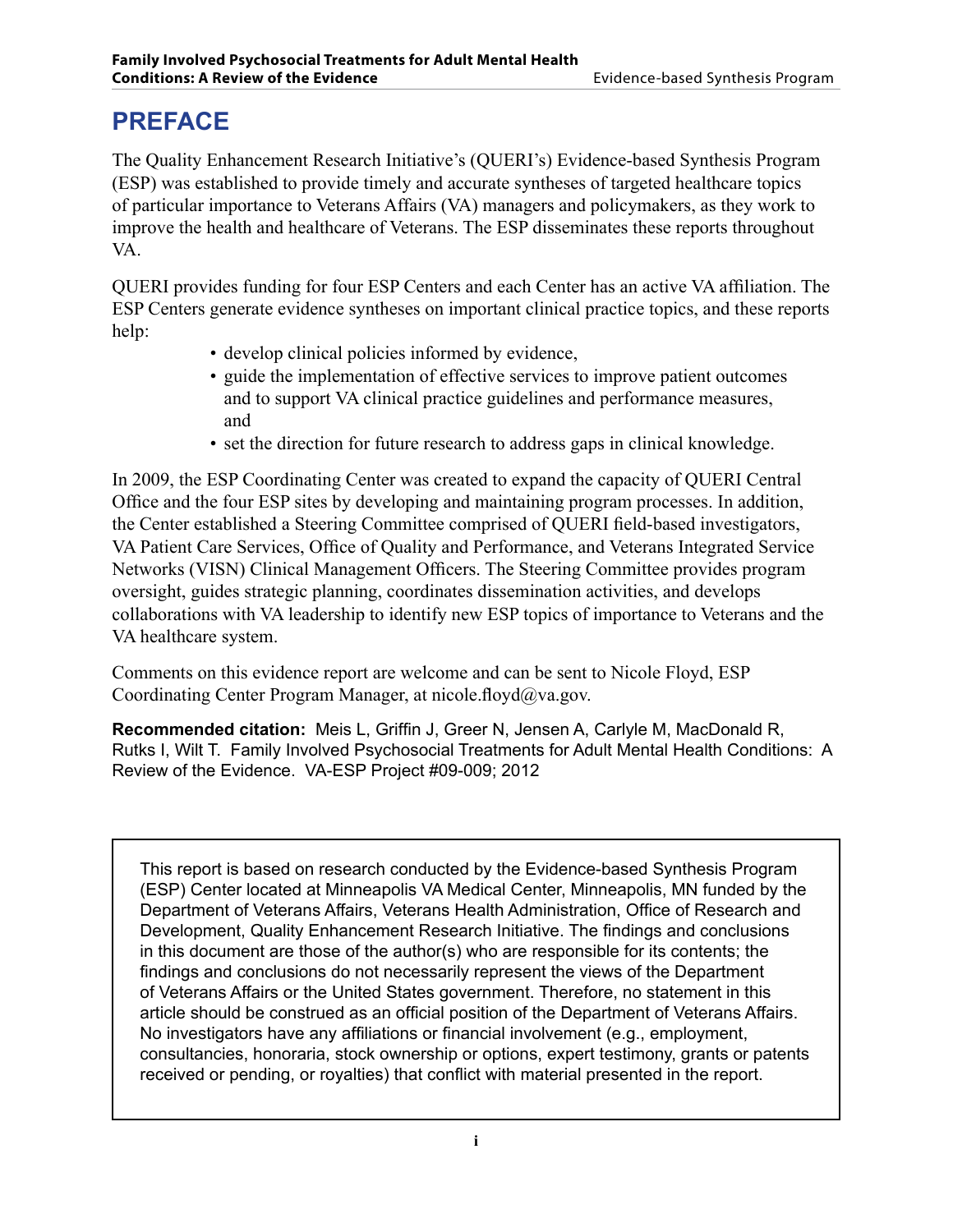# **EXECUTIVE SUMMARY**

## **BACKGROUND**

Since 2008, the President has signed two new laws expanding VA authority to provide family services for Veterans' mental health care and creating a need to identify efficacious and promising family involved interventions for improving Veterans' mental health outcomes. With one exception, prior reviews have traditionally focused on one condition at a time, limiting comparisons across conditions and preventing a synthesis of the evidence for all mental health conditions, including those with few randomized controlled trials (RCTs; e.g., Posttraumatic Stress Disorder or PTSD). Finally, prior reviews are potentially less relevant to VA populations due to their focus on studies conducted in non-Veteran populations.

Consistent with prior work defining empirically supported psychological treatments, we conducted a systematic review of the published evidence evaluating if (and which) family involved treatments improve patient outcomes (i.e., efficacy) and if (and which) family involved treatments are superior to alternative interventions (i.e., specificity or comparative effectiveness, especially those therapies that include solely the patient, not family members). This topic was nominated by Sonja Batten, PhD, Office of Mental Health Services, and is primarily intended to help refine clinical guidelines by providing information as to whether family treatments improve the outcomes for Veterans receiving care for mental health conditions and if they provide incremental benefits beyond treatment solely involving Veterans. To evaluate findings of greatest validity and relevance to the United States (and especially Veteran) populations, we included studies if they were RCTs conducted in the United States, and we focused on patient outcomes (i.e., final outcomes), including symptoms of mental health conditions and family/ couple functioning. Intermediate outcomes of interest included treatment adherence, treatment attendance, patient satisfaction, and social support for patients.

We addressed the following key questions:

Key Question #1. What is the efficacy of family involved interventions in improving outcomes for adult patients with mental health conditions [i.e., how do family involved psychosocial treatments compare to no psychosocial treatment: (a) waitlist/no treatment or (b) medication management only]?

Key Question 2. What is the effectiveness of family involved interventions compared to alternative interventions in improving outcomes for adult patients with mental health conditions [i.e., how do family involved interventions compare to (a) any individually-oriented psychosocial intervention or (b) any alternative family involved intervention]?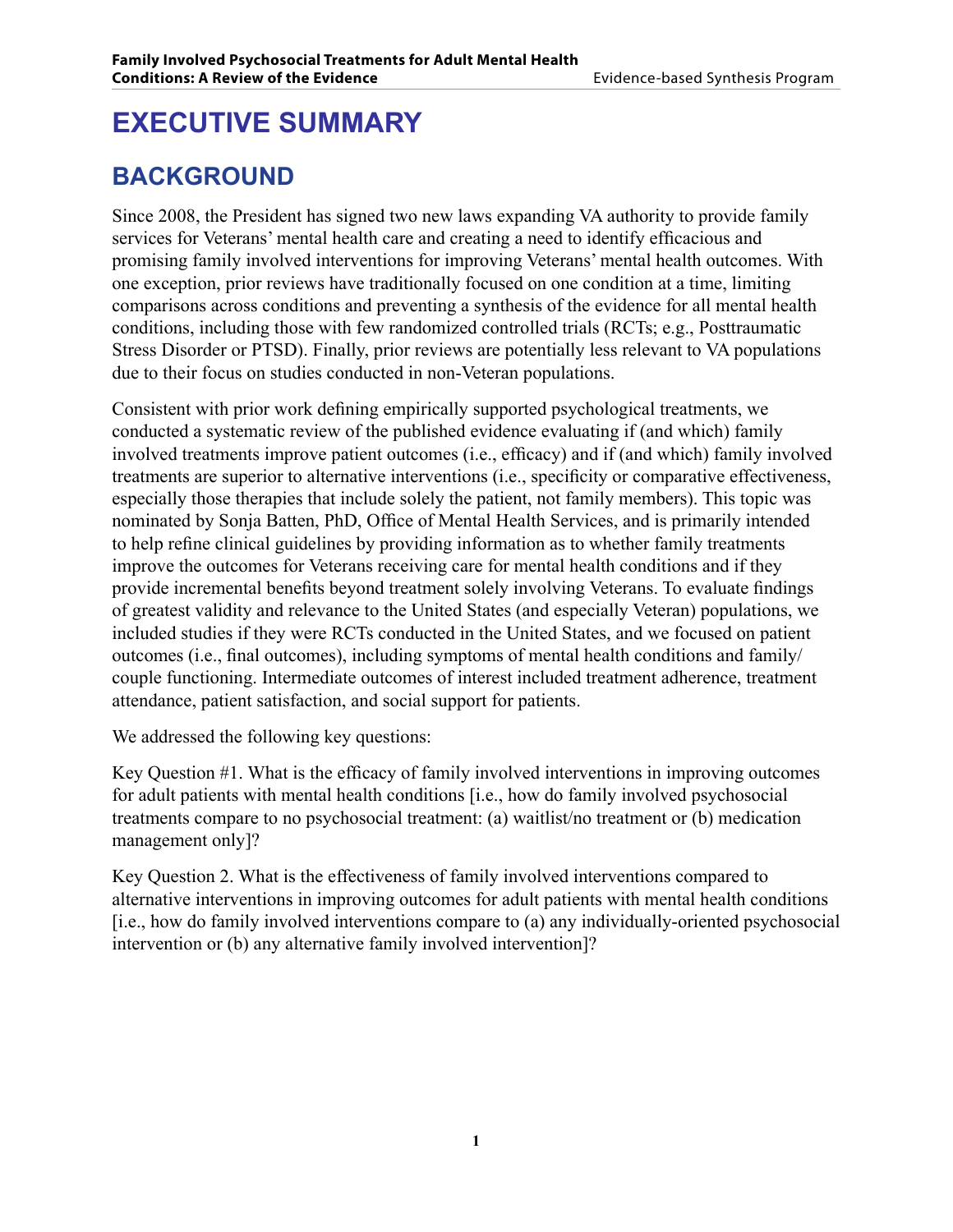## **METHODS**

We searched MEDLINE (Ovid) and PsycINFO for RCTs and systematic reviews published from 1980 to November, 2011 using standard search terms. We limited the search to articles involving subjects over age 18 and published in the English language. Search terms included: family, couples, home nursing, legal guardians, couple therapy, family therapy, and marital therapy. Additional citations were identified from reference lists. Titles, abstracts, and articles were reviewed by trained research personnel. Due to existing prior reviews and the volume of potentially eligible articles identified at the time of full text review, we narrowed our inclusion criteria to studies published after 1995. We excluded studies conducted outside of the United States.

Study characteristics, patient characteristics, final outcomes, and intermediate outcomes were abstracted onto tables for each mental health condition of interest by a trained research associate and verified by a second research associate under the supervision of the Principal Investigator, a Veterans Affairs psychologist. Our primary outcomes included patient-centered mental health outcomes (i.e., symptom severity, relapse rates, and days abstinent from drugs and/or alcohol) and couple/family functioning (i.e., couple/family adjustment, conflict, communication, and intimate partner violence) for participants with mental health conditions. Intermediate outcomes included treatment adherence, treatment attendance, utilization of mental health care, patient satisfaction, and social support for patients. Pooled analyses were performed where possible, but due to heterogeneity of interventions and outcomes across studies, most findings were narratively summarized. We assessed risk of bias for individual studies according to established criteria for randomized controlled trials, taking into consideration whether the treatment was manualized and whether the treatment was monitored for quality and consistency (i.e., treatment integrity).

Strength of evidence was determined for findings reviewed.

## **DATA SYNTHESIS**

We constructed evidence tables for study characteristics and for outcomes, organized by mental health condition. We analyzed studies to compare their characteristics, methods, and findings. Findings from VA or active service populations were identified and highlighted. We compiled a summary of findings for each question based on qualitative and semi-quantitative synthesis of the findings.

## **PEER REVIEW**

A draft version of this report was reviewed by members of our technical expert panel, nominated peer reviewers, as well as clinical leadership. Reviewer comments were addressed and our responses were incorporated in the final report.

## **RESULTS**

We screened 2469 titles, of which 444 articles potentially met eligibility criteria. From these, 5 systematic reviews and 51 publications, which represented 39 unique RCTs, met eligibility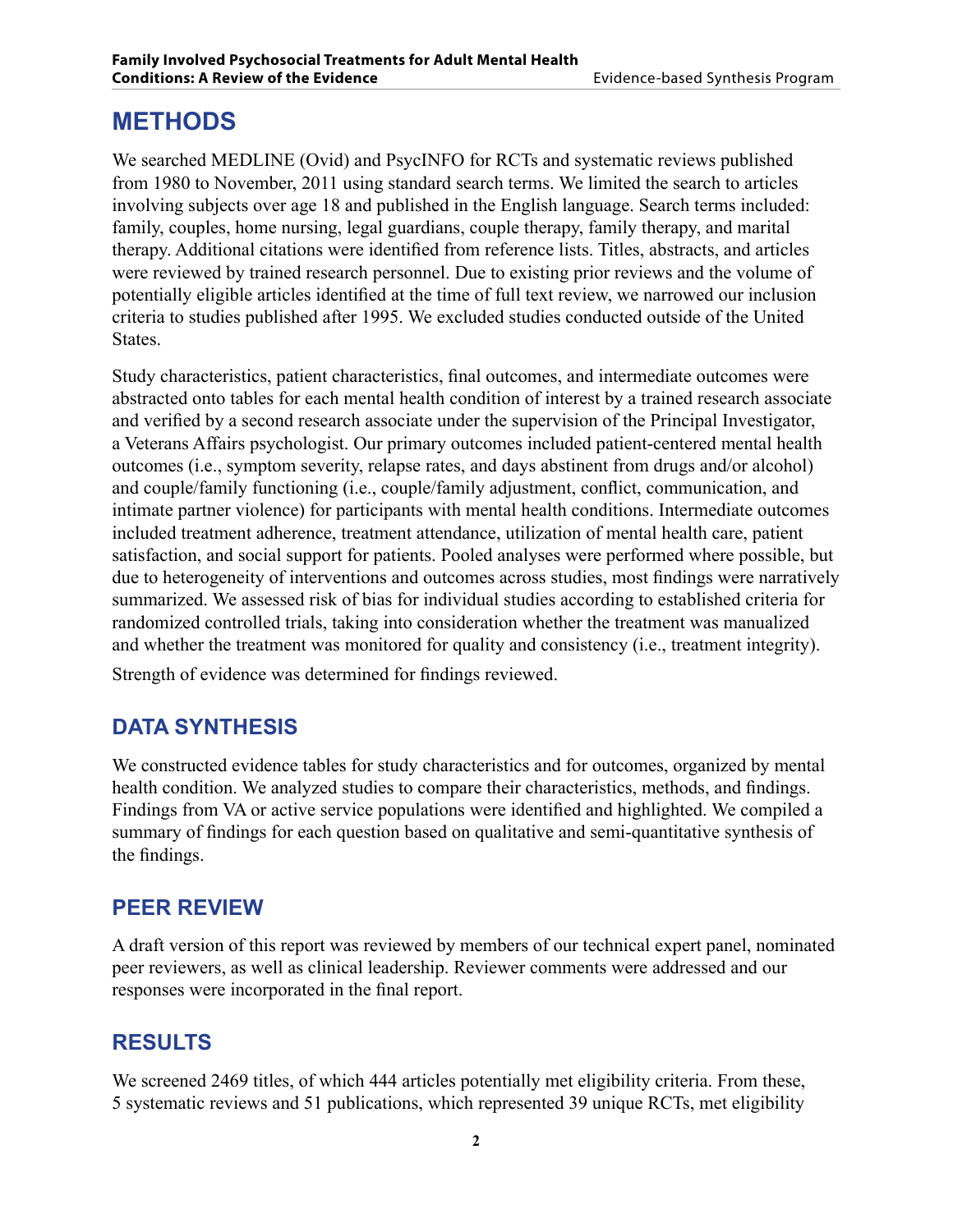criteria and were included. The findings are described below. The number of studies reviewed for each key question sum to over 39 trials due to trials with more than two conditions (e.g., family treatment, individual treatment, and wait list control). Most studies were of fair quality (10 good, 20 fair, 9 poor), reported multiple outcomes, and may have limited long-term or site applicability. Many reported a large number of comparisons, including non-significant differences between treatment groups. Some of the benefits noted for treatments evaluated in single trials below may be due to chance or reporting bias and their broad clinical applicability should also be viewed with caution. Overall, the majority of studies reviewed compared a family intervention to another active treatment, limiting our conclusions for KQ1.

#### **Key Question #1. What is the efficacy of family involved interventions in improving outcomes for adult patients with mental health conditions [i.e., how do family involved psychosocial treatments compare to no psychosocial treatment: (a) waitlist/no treatment or (b) medication management only]?**

We identified 8 RCTs that compared a family involved intervention to either waitlist/no treatment or medication management only and assessed the following mental health conditions: substance use disorders (1 trial), bipolar disorder (2 trials), PTSD (2 trials), sexual functioning (2 trials), and depression (1 trial). *Low* strength of evidence (one trial for each bullet point) was found regarding the impact of the following interventions on selected patient or intermediate outcomes (e.g., treatment utilization) over waitlist/drug treatment.

#### **Substance Use Disorders (1 trial)**

#### *Family involvement in aftercare planning*

- No significant differences were found between conditions on substance use outcomes.
- 92% of patients whose families were involved in aftercare treatment planning initiated substance use treatment after a hospital stay for detoxification. This was a 30% improvement over patients hospitalized for detoxification whose families did not participate in aftercare planning  $(r = 0.36)$ .

#### **Bipolar Disorder (2 trials)**

#### *Family therapy*

- Neither a general family therapy nor a disorder specific family therapy, delivered in multiple family groups, improved recovery rates over medication management alone.
- Among participants with high levels of family impairment:
	- Disorder specific psychoeducational group family therapy led to significantly fewer depressive episodes per year (mean = 1.4;  $d = 1.0$ ), 14% percent less time in a mood episode ( $d = 0.82$ ), and 1.7 fewer mood episodes, yearly ( $d = 0.92$ ). All effect sizes were considered moderate to large in magnitude.
	- $\circ$  General family therapy led to 0.9 fewer depressive episodes per year (d = 0.70); additional comparisons were non-significant.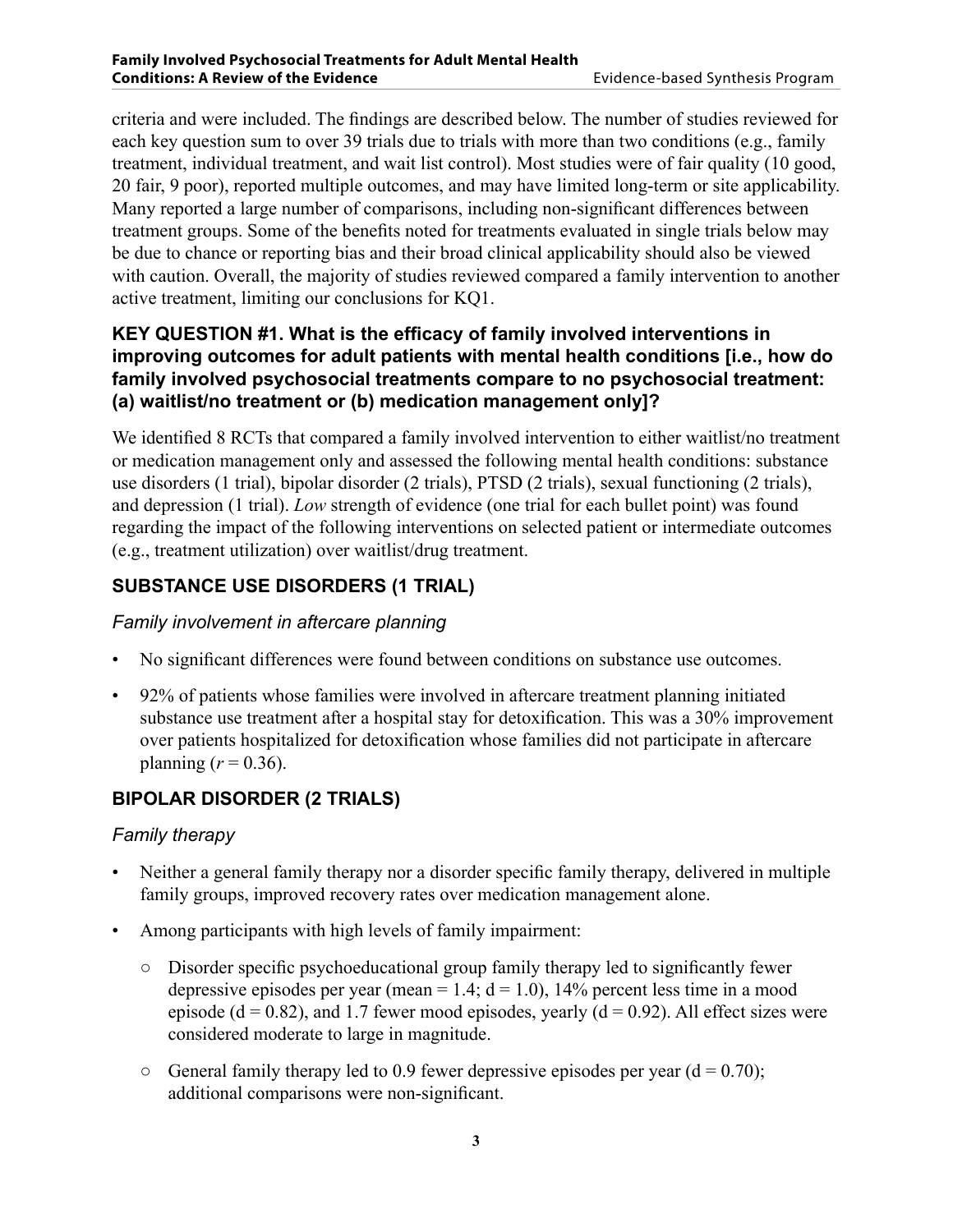#### *Marital psychoeducational therapy*

- Compared to medication management alone, marital psychoeducational therapy led to higher global functioning (a difference of 7 points on a 100 point scale; Global Assessment Scale) and greater medication adherence (a difference of 0.5 points on a 6 point scale).
- No significant differences were found between conditions on symptoms of bipolar disorder.

#### **Schizophrenia (0 trials)**

The efficacy of behavioral family therapy and supportive family therapy was established for schizophrenia prior to the timeframe of studies included in our review (i.e., studies published since 1995). The lack of RCTs comparing family treatments to waitlist is consistent with the more advanced nature of this literature. Prior reviews have concluded that family involved therapy leads to lower rates of relapse and hospitalization than waitlist or drug only treatment.

#### **PTSD (1 trial)**

#### *Support groups for family*

Eighteen months after participation in Coffee and Family Education and Support groups (CAFES), the average number of patient mental health visits increased by 4 visits versus those assigned to waitlist.

#### **Sexual Functioning (2 trials)**

#### *Couples sex therapy in addition to medication for erectile dysfunction*

- One trial found subjects assigned to couples sex therapy plus medication reported greater satisfaction with treatment than those assigned to medication alone. Differences between conditions on erectile functioning up to two months after treatment were not significant.
- A second trial found no significant difference in erectile functioning between those assigned to four weeks of couples cognitive behavioral sex therapy plus medication versus those assigned to medication alone after 4 weeks of treatment.

#### **Other Conditions Examined in Single Trials (2 trials)**

#### *Depression (1 trial)*

Compared to waitlist, brief, disorder specific, cognitive behavioral couple therapy significantly improved depression symptoms and marital satisfaction for most comparisons in a small RCT (N  $= 35$ ).

#### *Binge Eating Disorder (1 trial)*

A trial of group cognitive behavioral therapy (CBT) for binge eating disorder found that CBT with or without spouse involvement resulted in better symptom improvement than waitlist.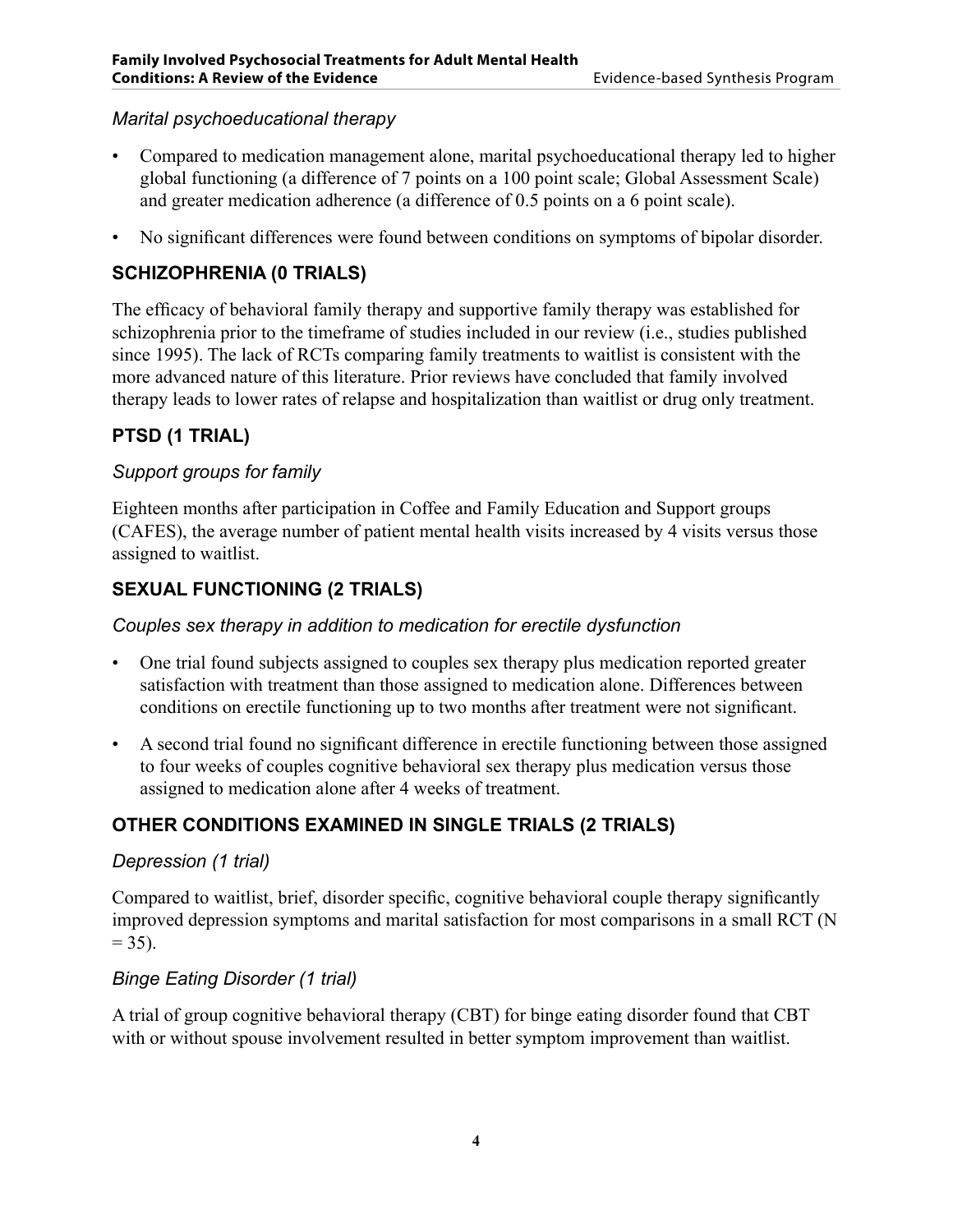**Key Question #2. What is the effectiveness of family involved interventions compared to alternative interventions in improving outcomes for adult patients with mental health conditions [i.e., how do family involved interventions compare to (a) any individually-oriented psychosocial intervention or (b) any alternative family involved intervention]?**

For KQ2, we identified 33 RCTs addressing the following mental health conditions: substance use disorders (21 trials; 15 compared family involved treatments to individual behavioral treatment [KQ2A] with many conducted by a single investigative team), bipolar disorder (5 trials; 2 for KQ2A), schizophrenia (4 trials; 1 for KQ2A), PTSD (1 trial for KQ2A), nicotine dependence (1 trial for KQ2A), and binge eating disorder (1 trial). We found *low* to *moderate* strength evidence for the following conclusions:

#### **Substance Use Disorders**

#### *Behavioral Couple Therapy (BCT) for Substance Use Disorders (21 trials)*

Disorder-specific, BCT for substance use disorders compared to individual therapy (9 trials)

- BCT or Behavioral Family Therapy (BFT) lead to 4 fewer days of substance use per month and 44 fewer days per year than individual cognitive behavior therapy (ICBT), up to one year after treatment. Additionally, across 8 of 9 studies included in pooled analyses, participants reported a significantly slower rate of relapse when assigned to BCT or BFT versus individual therapy.
- BCT led to higher relationship adjustment scores (12.5%) one year after treatment, with those receiving BCT reporting relationship adjustment in the satisfied range and ICBT patients reporting scores in the distressed range.
- Effects were similar for men, women, drug use disorders, and alcohol use disorders
- Mixed findings indicated that BCT may result in lower rates of intimate partner violence and higher rates of session attendance than ICBT
- Veterans participating in BCT demonstrated comparable or better rates of percent days abstinent (PDA) from alcohol use (post-treatment: 98.0%; short-term follow-up: 87.6%; long-term follow-up: 82.7%) than average rates of PDA reported in the alcohol use disorder (AUD) trials included in our pooled analyses. However, without direct comparisons between Veteran and non-Veteran samples and between BCT and ICBT, we could not assess whether treatment response for Veterans differs from treatment response for non-Veterans.

#### *Community Reinforcement and Family Training (CRAFT; 3 trials)*

CRAFT led to 30-48% greater rates of treatment initiation among patients than non-CRAFT family interventions (e.g., Al-Anon, Johnson Intervention).

A series of single RCTs found significant benefits for specific family interventions over comparators. These findings fall within the category of 'possibly efficacious' interventions. In each case, findings within the trial itself were often mixed. Given only one trial for each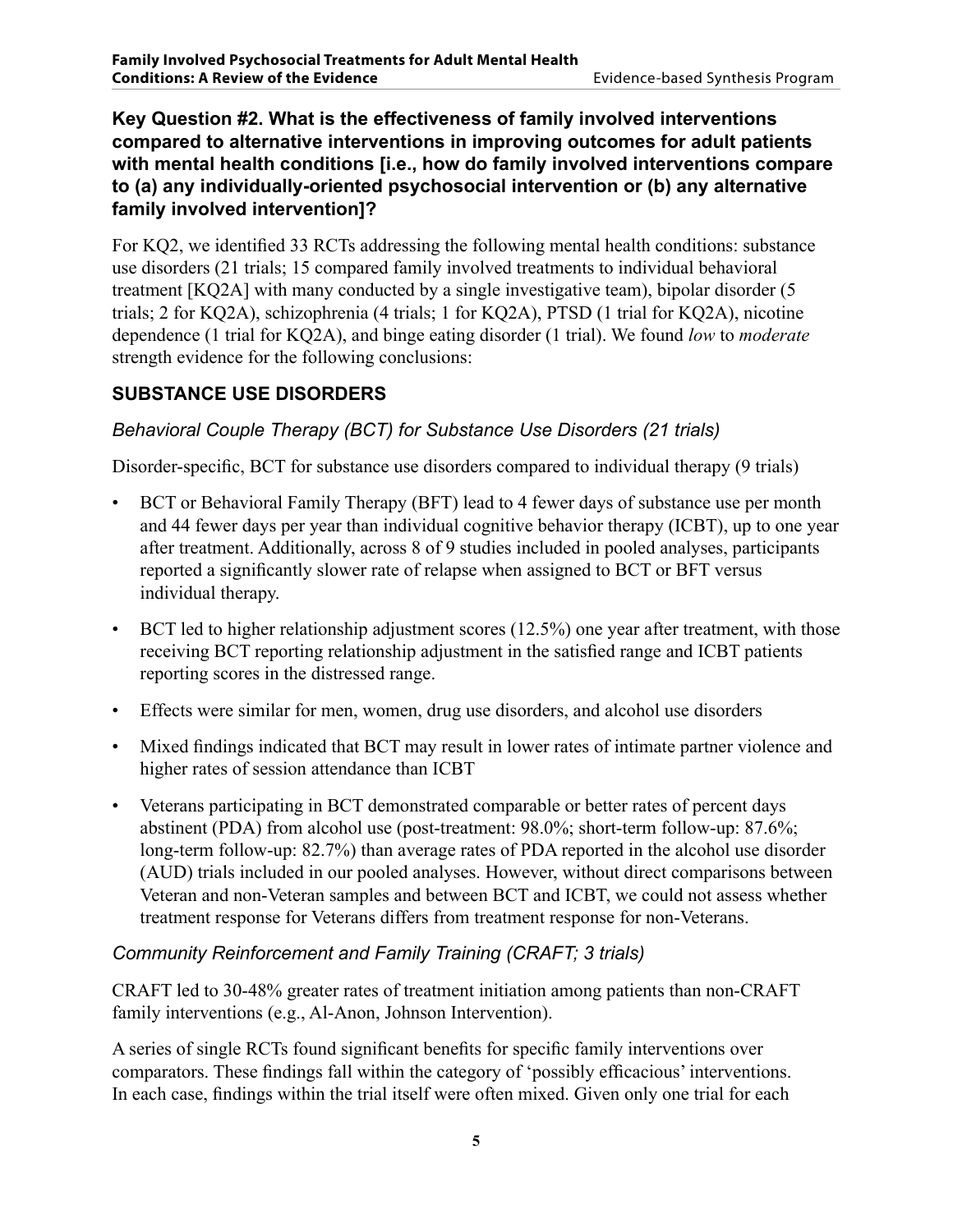intervention (and the fact that not all comparison groups were individual therapy), our confidence in the consistency or applicability of these findings to other settings or compared to individual therapy is *low* or *insufficient* (low or insufficient strength of evidence). One trial each indicated:

#### *Alterations and Alternatives to BCT for Substance Use Disorders*

Adding relapse prevention to BCT (2 trials)

- The addition of family involved relapse prevention to BCT alone led to 13.2% more days of abstinence from alcohol up to 18 months after treatment (4 more days per month or 48.2 more days per year). Differences were non-significant at the 30 month follow-up.
- The benefits of adding relapse prevention to BCT were especially pronounced for patients with the most severe substance use and poorest couple functioning.
- A second trial found no benefit from adding relapse prevention to BCT.

#### Alternatives to BCT (2 trials)

- One study found that the combination of reciprocal relationship counseling (disorder specific intervention), contingency management, and naltrexone use was superior to contingency management plus naltrexone only for improving family functioning but not for improving abstinence from substance use or days in treatment.
- A second study found that subjects in a motivational and psychoeducational intervention that included couple therapy for male heroin users with pregnant intimate partners, actually reported higher heroin use at short-term follow up, compared to a counselor-led drug treatment support group.

#### **Bipolar Disorder (5 trials)**

#### *Family Focused Treatment (FFT; 3 trials)*

- FFT led to lower relapse rates of relapse than crisis management with limited family involvement, 24 months after randomization (35% relapse versus 54%). Patients in crisis management relapsed an average of 20 weeks sooner than those in FFT.
- FFT led to lower relapse rates  $(28\% \text{ vs. } 60\%)$  and lower hospitalization rates  $(12\% \text{ vs. } 60\%)$ than individual therapy one year after the end of active treatment.
- No significant differences were found between FFT and individual therapy on medication adherence.
- One trial found no significant differences in symptoms of bipolar disorder or family functioning between FFT and either cognitive behavioral therapy or interpersonal and social rhythm therapy, suggesting FFT may perform similarly, but not superior, to other empirically supported, highly intensive interventions in improving symptoms of bipolar disorder.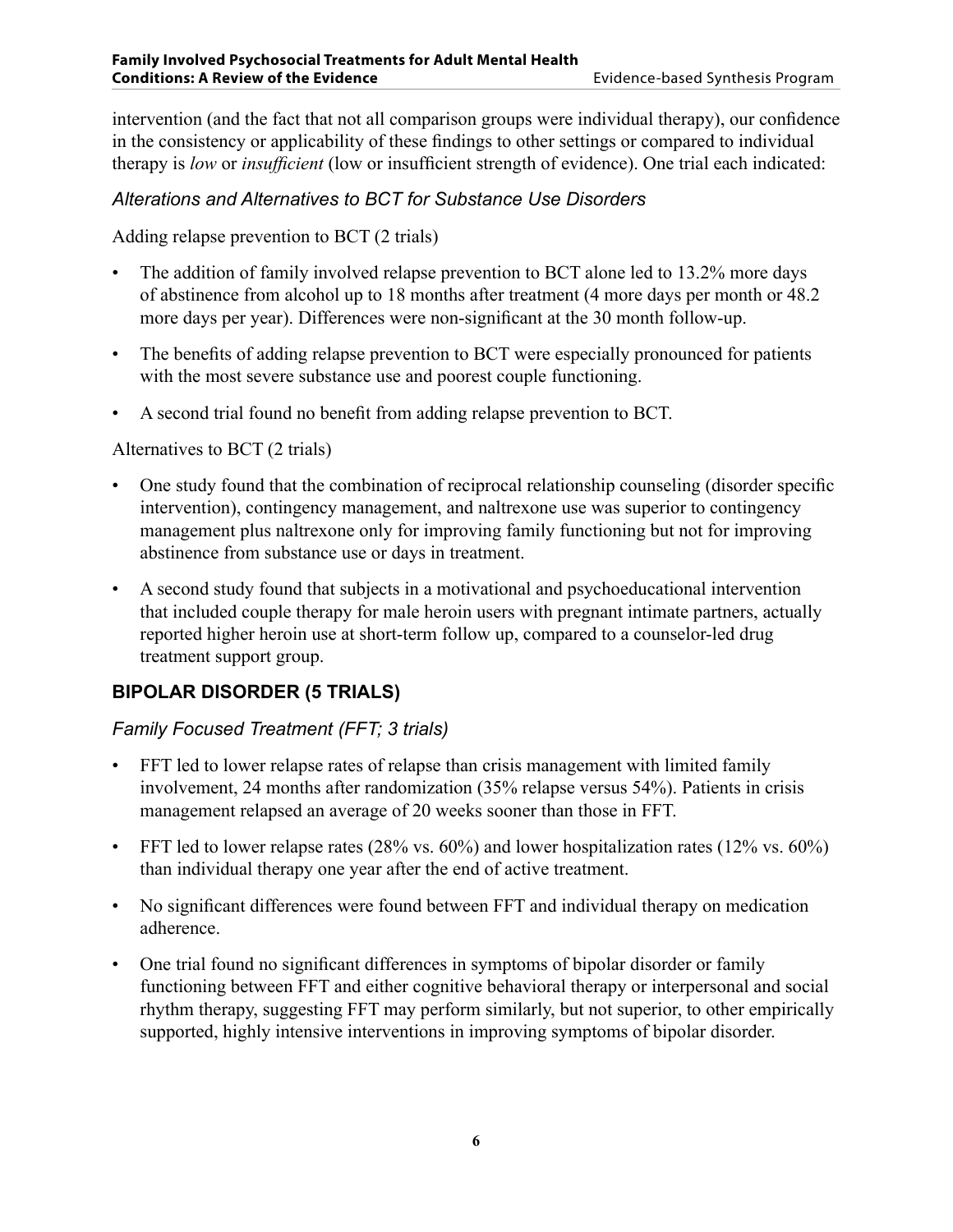#### *Family-Focused Treatment-Health Promoting Intervention (FFT-HPI; an adaptation of Family-Focused Treatment; 1 trial)*

FFT-HPI leads to fewer manic (4.2 points on the Young Mania Rating Scale, YMRS;  $d = 0.34$ ) and depression symptoms (5.6 points on the Hamilton Depression Rating Scale, HAM-D; d  $= 0.67$ ) among bipolar patients than health education provided to families via video diskettes (DVD).

#### *Disorder specific (multifamily groups) versus general family therapy (Problem Centered Systems Therapy of the Family; 1 trial)*

Differences in rates of recovery or between general family therapy and disorder specific family therapy, delivered in multiple family groups, were non-significant.

#### **Schizophrenia (3 trials)**

#### *Multiple Family Groups (MFG; 1 trial)*

- MFG as compared to an individually oriented psychosocial intervention, improved negative symptoms of schizophrenia (e.g., blunted affect, alogia, anhedonia, inattention, avolition). At the one year point of a two year intervention, there was a statistically significant difference of one point on a 25 point scale. Those in the MFG condition had a 12% lower rate of hospitalization at state level psychiatric hospitals at one year follow-up.
- Differences on rates of overall hospitalization, community hospitalization, or use of crisis care were non-significant at post-treatment and one year after treatment.

#### *Assertive Community Treatment (ACT) with and without a biweekly multi-family group*

No significant differences were found between groups on hospital admissions, symptoms, or family outcomes.

#### *Applied Family Management (AFM; 1 trial)*

- No significant differences were found in hospitalization rates, time to hospitalization/ relapse, or symptoms between more intensive AFM and less intensive Supportive Family Management (SFM).
- AFM improved family functioning (patient rejection scale) by 0.32 scale points at 1 year follow-up (medium effect size, 0.31) and 1.03 scale points (medium effect size, 0.30) at 2 year follow-up, over less intensive SFM..
- Authors note that due to limited group differences, findings may have limited clinical significance.

#### **Schizophrenia + Substance Use Disorder (1 trial)**

• Subjects with a comorbid substance use disorder and serious mental illness (e.g., schizophrenia, bipolar disorder) demonstrated greater improvements in psychiatric symptoms (Brief Psychiatric Rating Scale or BPRS psychosis, medium effect size, 0.32; BPRS total, small effect size, 0.17) when assigned to a longer term (9-18 months) psychoeducational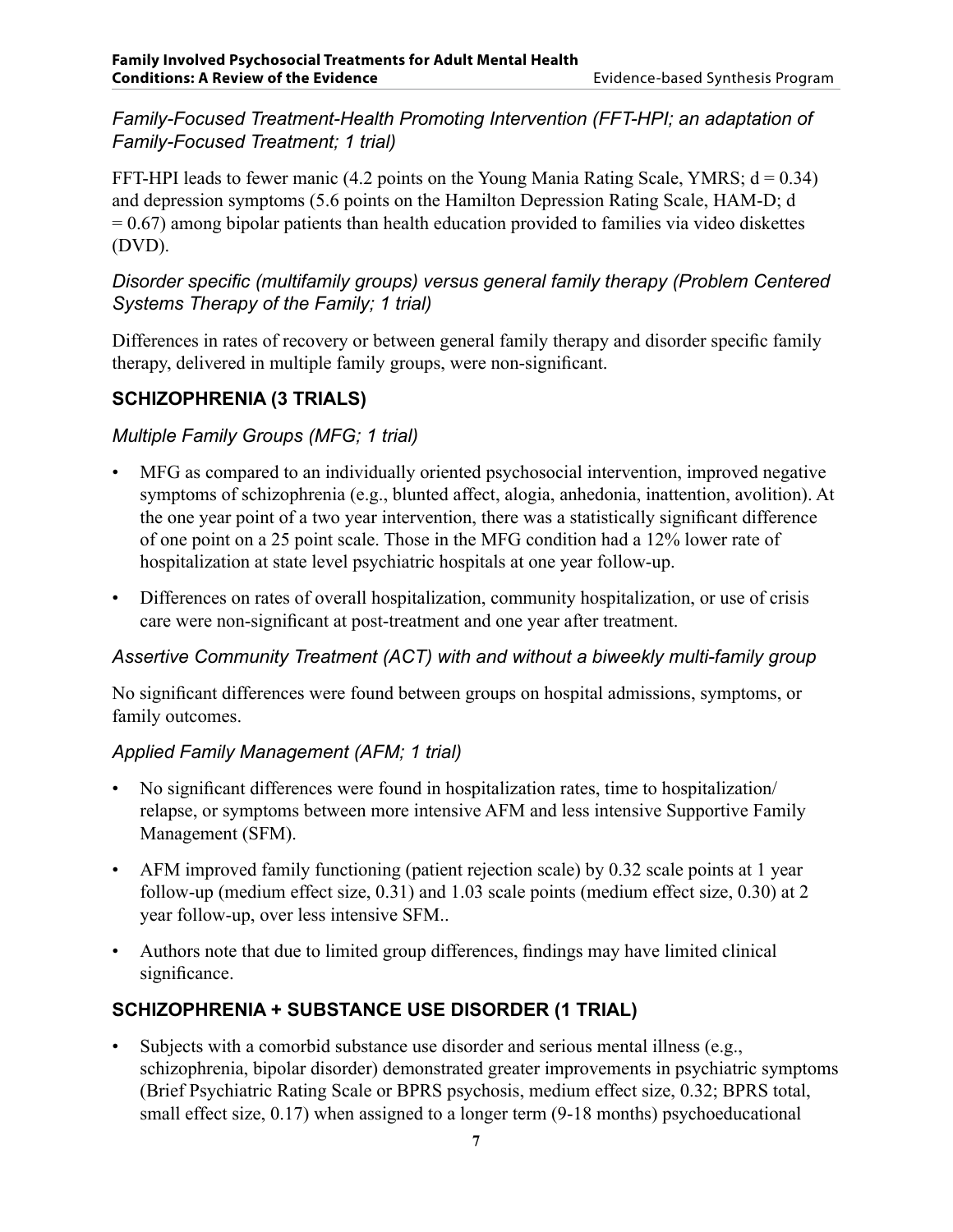family program than a brief (2-3 month) family intervention.

• Differences in substance use and global functioning across conditions were non-significant.

#### **PTSD (2 trials)**

One trial found no significant differences between exposure therapy with Behavioral Family Therapy (disorder specific family intervention) versus exposure therapy only on symptoms of PTSD or social adjustment; however the family-involved arm resulted in poorer rates of dropout than exposure alone.

#### **Other Conditions Examined in Single Trials (2 trials)**

There were no differences between a family involved intervention and individually-oriented treatment in abstinence from smoking or social support in one trial examining smoking cessation in pregnant women and in days of binge eating, depression scale scores, relationship adjustment scale scores, or treatment attendance in a second examining binge eating disorder.

#### **DISCUSSION**

The literature we reviewed examined a broad number of family involved interventions for mental health conditions. Importantly, many of our outcomes of interest, including treatment adherence, social support, treatment satisfaction, couple/family conflict, couple/family communication, and intimate partner violence were rarely presented. This was also true of a primary outcome (family and couple functioning) for bipolar disorder and schizophrenia. Some of the outcomes we describe are intermediate, rather than focused on patient symptoms and functioning. For example, while treatment initiation, participation, and attendance in counseling sessions were of interest, they may be of low-value (and actually indicate ineffective health care resource utilization) in the absence of demonstrated improvements in symptom or functioning outcome, especially if interventions lead to increased resource utilization without clinical benefit. Furthermore, many of the positive findings are based on multiple outcomes reported and longterm maintenance of effects beyond the study period are not well known. The majority of studies reviewed compared family interventions to another active treatment, limiting our ability to draw conclusions about the general efficacy (i.e., compared to waitlist or medication only) of the interventions reviewed. In particular some studies compared one form, type, intensity, and method of family or couple therapy versus another or to a waitlist. Thus the evidence regarding the incremental effectiveness of family or couple therapy compared to treatments that solely involve the patient or more ready access to care is limited especially outside of substance use disorders. Over half of the trials reviewed (56%;  $N = 22$ ) examined family interventions for substance use disorders. For this condition many of the studies were conducted by a single investigative team and thus generalizability to other populations, settings, and therapeutic teams are not clearly known.

Generally, across the 39 trials, family involved treatments for mental health conditions were as effective as or more effective than alternative psychotherapies, with two exceptions. The addition of approximately 23 weeks of disorder-specific behavioral family therapy after 9 weeks (18 sessions) of exposure therapy for PTSD lead to greater rates of treatment dropout than exposure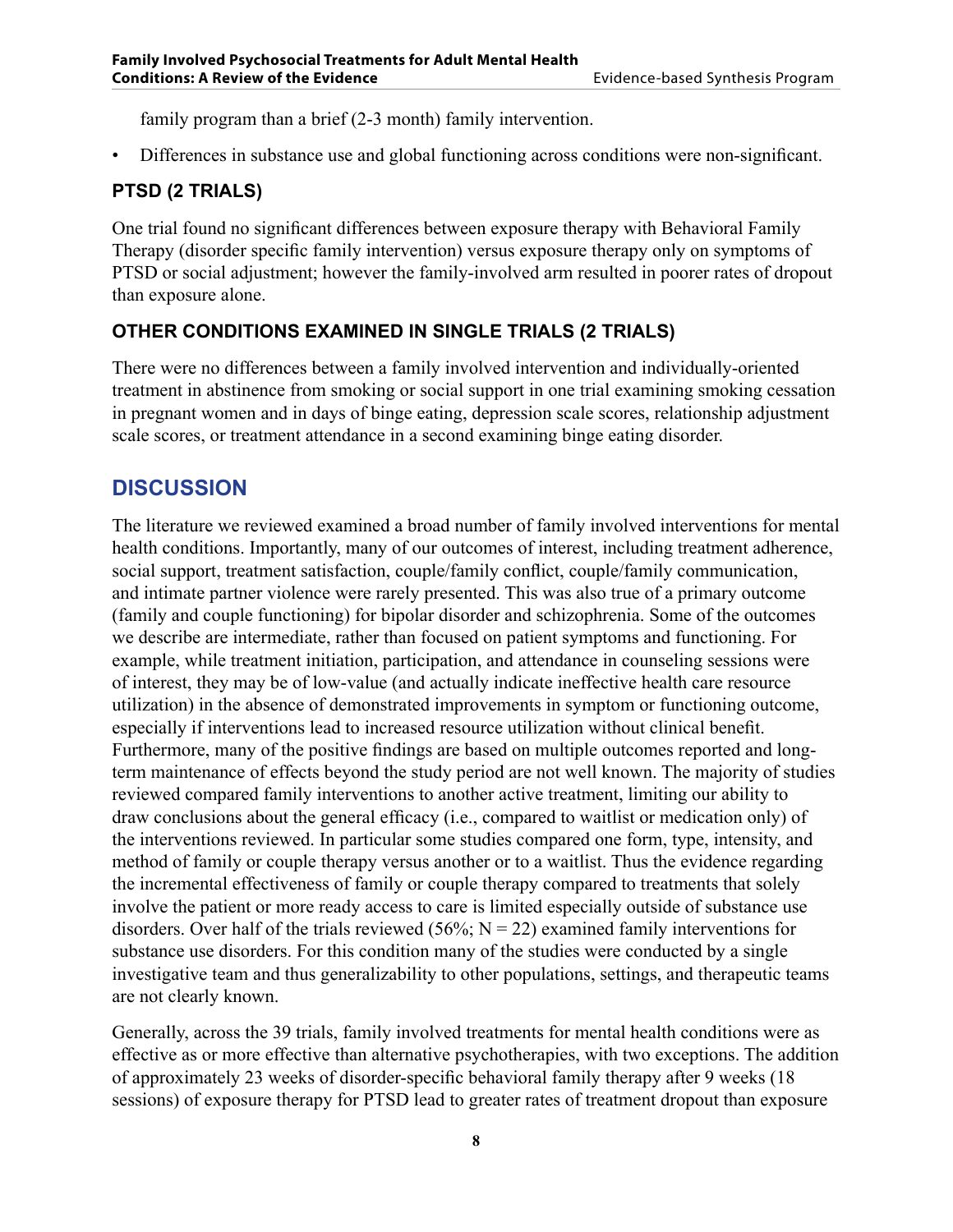Among good to fair quality studies with *moderate* strength of evidence, we reached the following conclusions:

- 1. Behavioral couple therapy (BCT), a disorder-specific couple therapy, results in lower rates of substance use and greater relationship adjustment than individually-oriented treatments over the year following treatment for drug use and alcohol use in both male and female patients
- 2. Community Reinforcement and Family Training (CRAFT), a disorder-specific and partnerassisted intervention, conducted solely with the family members of individuals with substance use disorders, leads to better rates of treatment initiation among individuals with substance use disorders than alternative family interventions.

*Low* strength of evidence from single trials indicated that some additional family interventions improve patient symptoms, family functioning, and treatment initiation (see Executive Summary Table below). The existing evidence is limited by small numbers of good to high quality studies and inconsistency of findings both across and within trials. Our findings and strength of evidence ratings are based solely on the results of our search, which included only US studies since 1995 of family involved psychosocial treatments for mental health conditions that included patient outcomes. Consequently, conclusions do not include behavioral family therapy and supportive family therapy for schizophrenia which were established as efficacious prior to our review. Although a body of evidence supporting family treatment for schizophrenia for prevention or delay of relapse exists, many trials did not meet our search criteria. The quality of reporting in most these studies is poor and the applicability of some results from studies outside the United States, particularly in China, is limited. With the exception of behavioral couple therapy and CRAFT for substance use disorders, the literature in U.S. populations and especially Veterans is not well-developed.

#### **FUTURE RESEARCH**

The biggest needs for future research are for high quality RCTs of family interventions with Veterans, including BCT and CRAFT, and studies that replicate the family involved treatments identified above as 'possibly efficacious.' In particular, studies are needed (especially in conditions beyond substance use disorders) that compare family/couples interventions to interventions directed solely at patients in order to evaluate the incremental effectiveness of family/couple therapies. Additionally, there is a need for development and standardized reporting of patient centered outcomes (rather than intermediate or process measures) using measures and analysis strategies that are comparable across studies. The clinical significance of many of the reported outcomes including scale scores is not well established. Determining levels that establish clinical significance (and whether interventions achieve a clinically significant effect)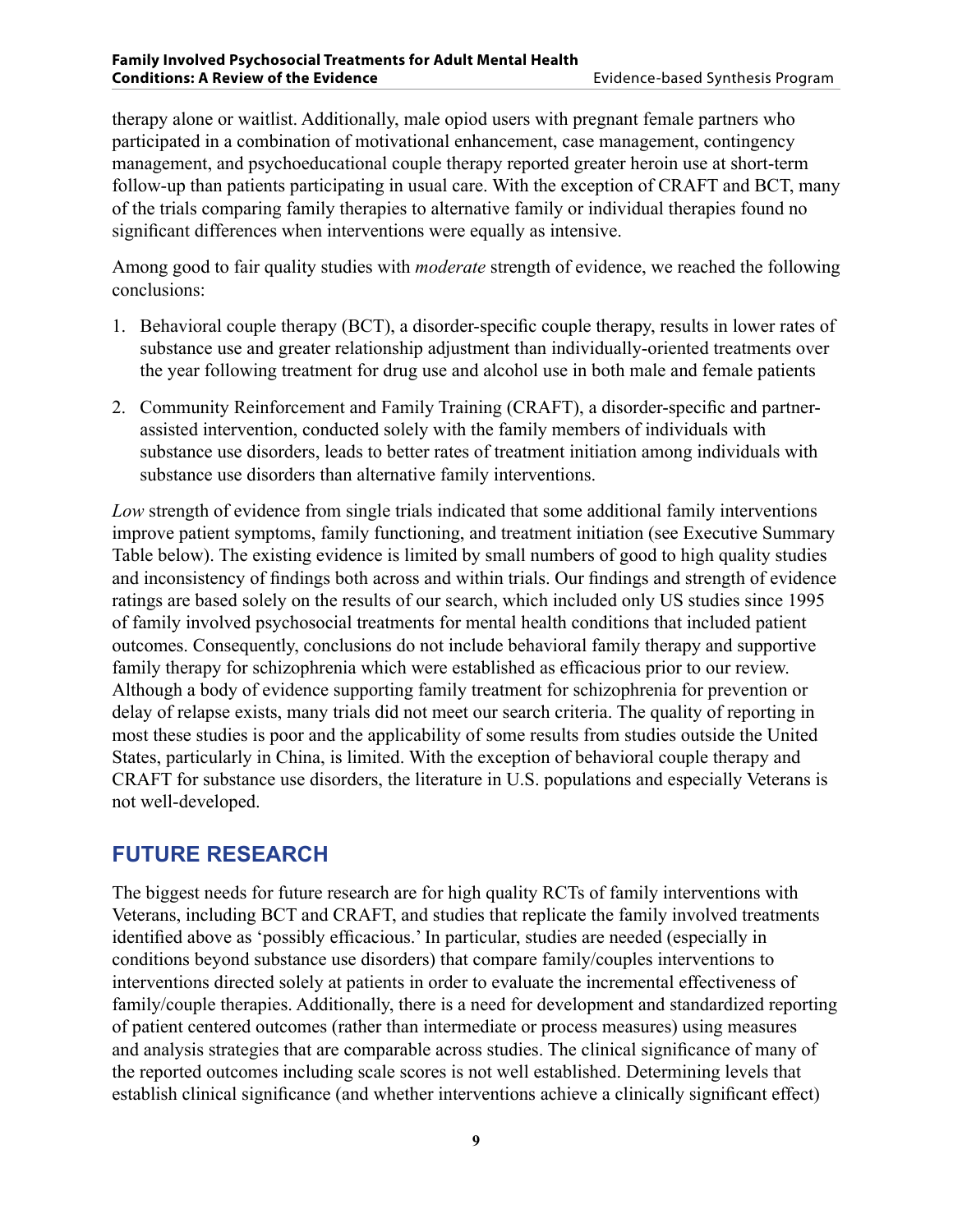would be of value for practitioners, researchers and health care policy makers. Further work is also needed on groups underrepresented across the literature, but important to the VA. These include studies of women, minorities, non-traditional family constellations (i.e., close friends and same sex couples), and patients with complex conditions and common constellations of problems (i.e., those with multiple comorbidities). Also, some work has found that family therapies are especially beneficial when patients are experiencing high levels of family distress or more severe symptoms. Further work is needed to replicate these preliminary findings. RCTs of family interventions for mental health conditions in the US were especially sparse for PTSD, anxiety disorders, sexual functioning, depression, eating disorders, and personality disorders. Future reviews should also examine the effects of family involved interventions on caregiver outcomes, patient preferences for which family members to include and how to involve them in treatment, and methods of engaging patients and their families in family treatment.

#### **EXECUTIVE SUMMARY TABLE.**

| <b>MH</b><br><b>Condition</b>   | <b>Intervention</b>                                     | Comparator                                     | <b>Outcome</b>                  | <b>Efficacy</b><br><b>Status</b> | <b>Strength</b><br>Οf<br><b>Evidence</b> |
|---------------------------------|---------------------------------------------------------|------------------------------------------------|---------------------------------|----------------------------------|------------------------------------------|
|                                 | <b>Behavioral Couple Therapy</b>                        | Individual Behavioral<br>Therapy               | 1) Substance Use                | $\mathbf{1}$                     | <b>Moderate</b> <sup>a</sup>             |
|                                 |                                                         |                                                | 2) Relationship<br>Adjustment   | $\mathbf{1}$                     | Moderate <sup>a</sup>                    |
|                                 |                                                         |                                                | 3) Intimate Partner<br>Violence | 3                                | Low                                      |
|                                 |                                                         |                                                | 4) Attendance                   | 3                                | Low                                      |
|                                 | Brief family intervention to promote<br>continuing care | Treatment-as-usual                             | 1) Substance Use                | <b>ND</b>                        | Low                                      |
| Alcohol Use<br><b>Disorders</b> |                                                         |                                                | 2) Treatment<br>Initiation      | 3                                | Low                                      |
|                                 | Behavioral Couple Therapy +                             | <b>Behavioral Couple Therapy</b>               | 1) Substance Use                | 3                                | Low                                      |
|                                 | relapse prevention                                      |                                                | 2) Relationship<br>Adjustment   | <b>ND</b>                        | Low                                      |
|                                 | <b>Behavioral Family Treatment</b>                      | Individual Behavioral<br>Therapy               | Substance Use<br>1)             | 3                                | Low                                      |
|                                 |                                                         |                                                | 2) Family<br>Functioning        | <b>ND</b>                        | Low                                      |
|                                 | <b>CRAFT</b>                                            | <b>Alternative Family</b><br><b>Treatments</b> | 1) Substance Use                | <b>ND</b>                        | Low                                      |
|                                 |                                                         |                                                | 2) Family<br>Functioning        | <b>ND</b>                        | Low                                      |
|                                 |                                                         |                                                | 3) Treatment<br>Initiation      | 3                                | Low                                      |
|                                 | <b>Behavioral Couple Therapy</b>                        | Individual Behavioral<br>Therapy               | 1) Substance Use                | 1                                | Moderate <sup>a</sup>                    |
|                                 |                                                         |                                                | 2) Relationship<br>Adjustment   | 1                                | Moderate <sup>a</sup>                    |
| Drug Use<br><b>Disorders</b>    |                                                         |                                                | 3) Intimate Partner<br>Violence | 3                                | Low                                      |
|                                 |                                                         |                                                | 4) Attendance                   | 1                                | Low <sup>b</sup>                         |
|                                 | <b>Behavioral Family Treatment</b>                      | Individual Behavioral<br>Therapy               | 1) Substance Use                | 3                                | Low                                      |
|                                 |                                                         |                                                | 2) Family<br>Functioning        | 3                                | Low                                      |
|                                 | <b>CRAFT</b>                                            | Al-Anon/Nar-Anon                               | 1) Substance Use                | <b>ND</b>                        | Moderate                                 |
|                                 |                                                         |                                                | 2) Family<br>Functioning        | <b>ND</b>                        | Low                                      |
|                                 |                                                         |                                                | Treatment<br>3)<br>Initiation   | 1                                | Moderate                                 |

**Family Interventions since 1996 that Improve Outcomes for US Patients with Mental Health (MH) Conditions**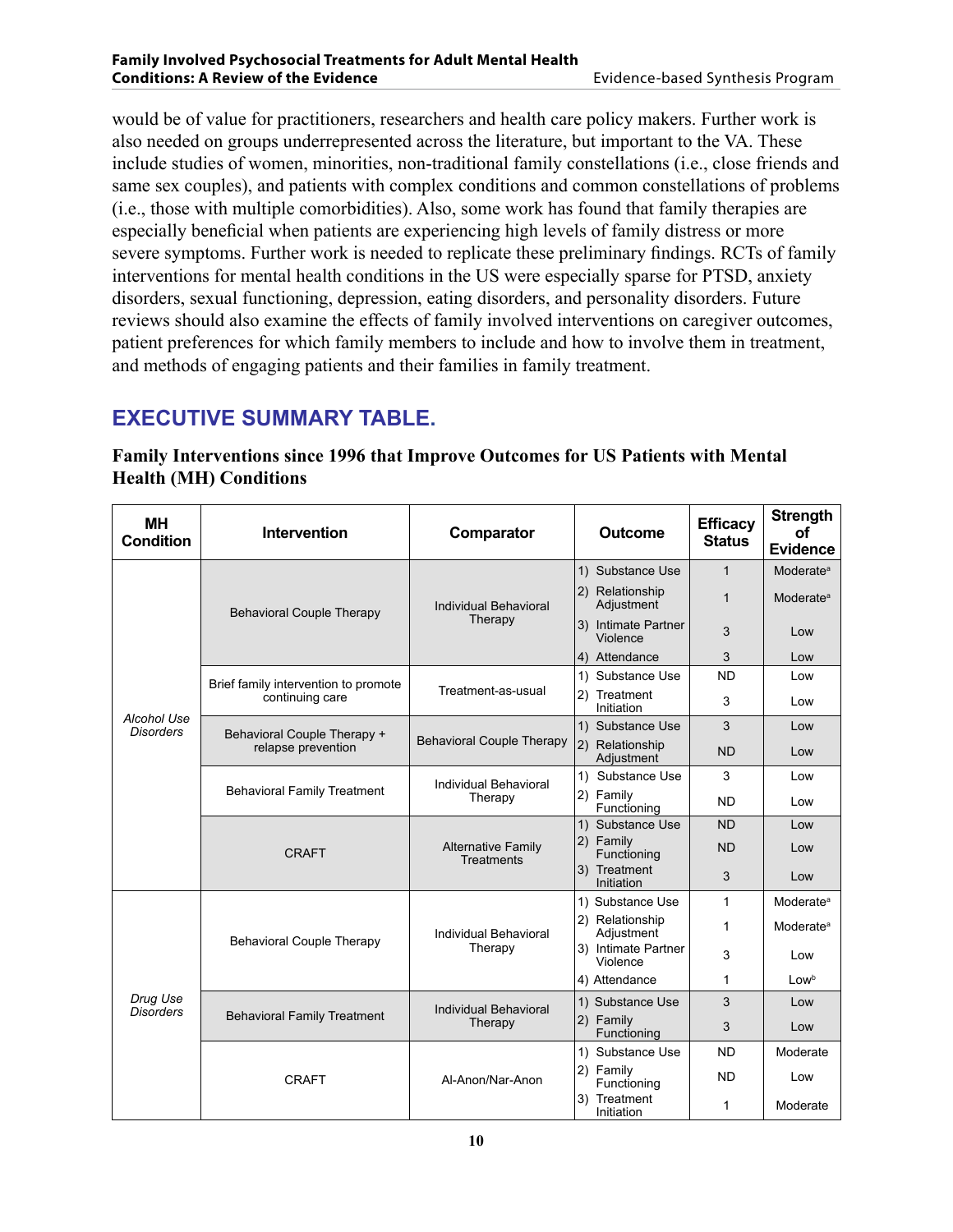#### **Family Involved Psychosocial Treatments for Adult Mental Health Conditions: A Review of the Evidence Evidence-based Synthesis Program**

| <b>MH</b><br><b>Condition</b>                | <b>Intervention</b>                                                                       | Comparator                                                               |                                                | Outcome                                   | <b>Efficacy</b><br><b>Status</b> | <b>Strength</b><br>Οf<br><b>Evidence</b> |
|----------------------------------------------|-------------------------------------------------------------------------------------------|--------------------------------------------------------------------------|------------------------------------------------|-------------------------------------------|----------------------------------|------------------------------------------|
| Bipolar                                      | Family-Focused Treatment-Health<br>Promoting Intervention                                 | <b>Health information DVDs</b><br>reviewed by caregivers                 |                                                | 1) Symptoms                               | 3                                | Low                                      |
|                                              | <b>Family-Focused Treatment</b>                                                           | Crisis management<br>with two in-home family<br>psychoeducation sessions |                                                | 1) Symptoms<br>2) Medication<br>Adherence | 3<br>3                           | Low<br>Low                               |
|                                              |                                                                                           | Problem-focused,<br>psychoeducational<br>Individual therapy              |                                                | 1) Symptoms<br>2) Medication              | 3<br><b>ND</b>                   | Low<br>Low                               |
|                                              |                                                                                           | Cognitive Behavior Therapy                                               |                                                | Adherence<br>1) Symptoms                  | <b>ND</b>                        | Low                                      |
|                                              |                                                                                           | Interpersonal and social<br>rhythm therapy                               |                                                | 1) Symptoms                               | <b>ND</b>                        | Low                                      |
|                                              |                                                                                           | Medication only                                                          |                                                | 1) Symptoms                               | <b>ND</b>                        | Low                                      |
|                                              | Marital intervention + medication                                                         |                                                                          |                                                | 2) Global<br>Functioning                  | $\overline{\mathbf{4}}$          | Low                                      |
|                                              |                                                                                           |                                                                          |                                                | 3) Medication<br>Adherence                | $\overline{4}$                   | Low                                      |
|                                              | <b>Multiple Family Groups</b>                                                             | Standard, individually-<br>oriented care                                 |                                                | 1) Symptoms                               | <b>ND</b>                        | Low                                      |
|                                              |                                                                                           |                                                                          |                                                | 2) Any<br>Hospitalization                 | <b>ND</b>                        | Low                                      |
|                                              |                                                                                           |                                                                          |                                                | 3) State<br>Hospitalization               | 3                                | Low                                      |
|                                              |                                                                                           |                                                                          |                                                | 4) MH Care<br>Utilization                 | <b>ND</b>                        | Low                                      |
| Schizophrenia                                |                                                                                           | Family intervention                                                      |                                                | 1) Symptoms                               | <b>ND</b>                        | Low                                      |
|                                              | Family intervention + in home<br>behavioral family therapy<br>(Applied Family Management) |                                                                          |                                                | 2) Family<br>Functioning                  | <b>ND</b>                        | Low                                      |
|                                              |                                                                                           |                                                                          |                                                | 3) Patient<br>Rejection by<br>Family      | 3                                | Low                                      |
|                                              |                                                                                           |                                                                          |                                                | 4) MH Care<br>Utilization                 | <b>ND</b>                        | Low                                      |
|                                              |                                                                                           |                                                                          |                                                | 5) Attendance                             | <b>ND</b>                        | Low                                      |
| Schizophrenia<br>& Substance<br>Use Disorder | Psychoeducation + skills oriented<br>training (Family Intervention for Dual<br>Disorder)  | Short term psychoeducation                                               | $\left( \begin{matrix} 1 \end{matrix} \right)$ | Schizophrenia<br>Symptoms                 | 3                                | Low                                      |
|                                              |                                                                                           |                                                                          |                                                | 2) Substance Use                          | <b>ND</b>                        | Low                                      |
|                                              |                                                                                           |                                                                          |                                                | 3) Global<br>functioning                  | 3                                | Low                                      |
|                                              |                                                                                           |                                                                          |                                                | 4) Medication<br>Adherence                | <b>ND</b>                        | Low                                      |
| <b>PTSD</b>                                  | Coffee and Family Education and<br>Support                                                | Waitlist                                                                 |                                                | 1) Number of MH<br><b>Visits</b>          | $\overline{4}$                   | Low                                      |
| Depression                                   | Brief problem-focused couple<br>therapy                                                   | Waitlist                                                                 |                                                | 1) Symptoms                               | 4                                | Low                                      |
|                                              |                                                                                           |                                                                          |                                                | 2) Relationship<br>Adjustment             | 4                                | Low                                      |

#### **Efficacy Status:**

1 = Efficacious & Specific = superior to placebo, nonspecific, or alternative intervention in at least two studies conducted by independent research teams.

2 = Efficacious; superior to waitlist in RCTs conducted by two independent research teams.

3 = *Possibly* Efficacious & Specific; criteria met for efficacious and specific from a single study.

4 = *Possibly* Efficacious; criteria met for efficacious from a single study.

ND = No significant differences found

#### **Strength of Evidence:**

High = High confidence evidence reflects true effect. The effect and confidence in the estimate of effect is unlikely to change with further research.

Moderate = moderate confidence that evidence reflects true effect. The effect and confidence of the effect may change with further research.

Low = Low confidence evidence reflects true effect. The effect and confidence of the effect will likely change with further research.

a Seven of the nine trials comparing these conditions were written by or based on data collected by Dr. Fals-Stewart. See Substance Use Disorders Results for KQ2 for discussion.

b Several studies also found non-significant differences, leading to low strength of evidence.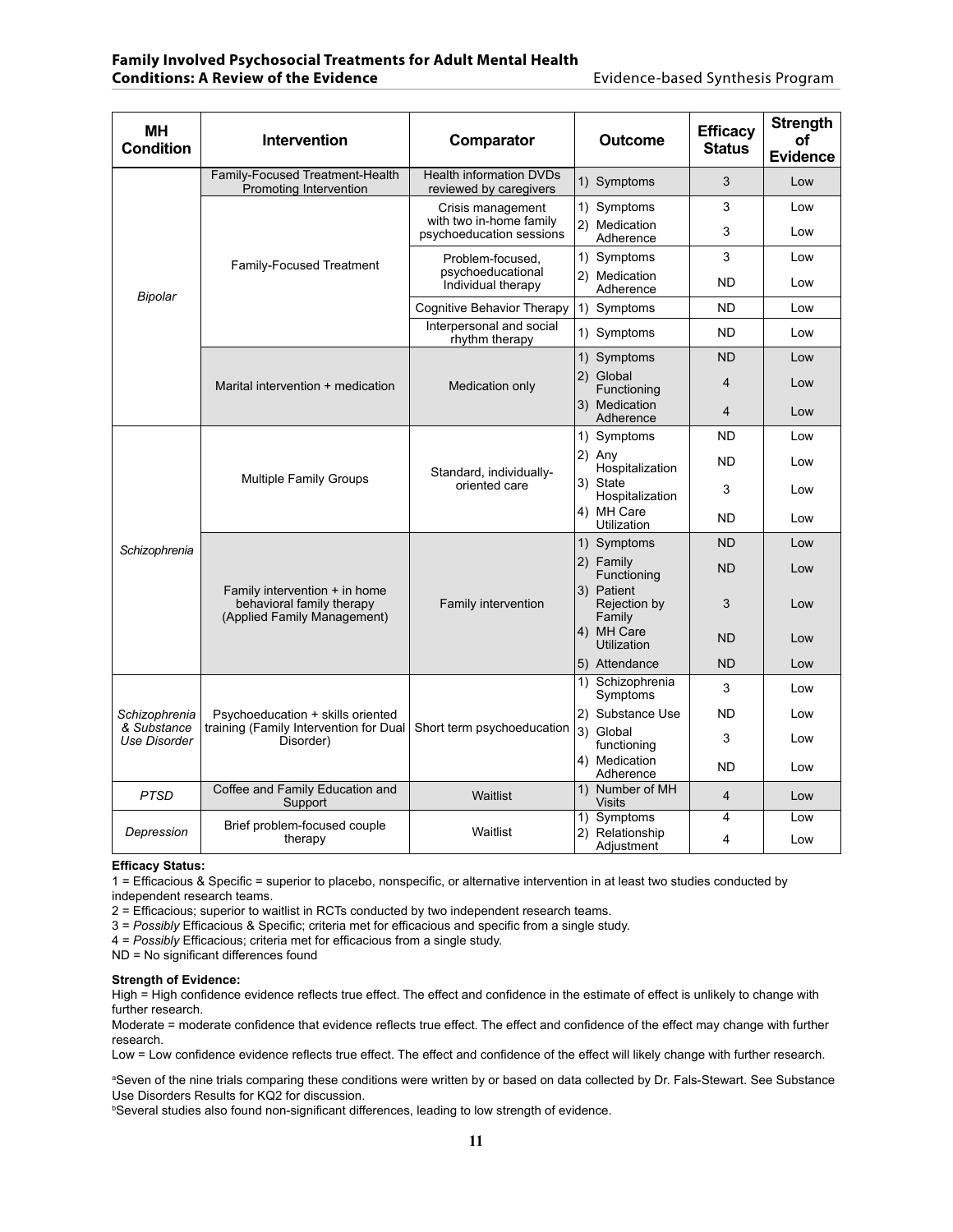## **ABBREVIATIONS TABLE**

| AA               | Alcoholics Anonymous                                               |
|------------------|--------------------------------------------------------------------|
| <b>ABCT</b>      | Alcohol Behavior Couple Therapy                                    |
| <b>ABIT</b>      | Alcohol Behavior Individual Therapy                                |
| <b>ABMT</b>      | Alcohol Focused Spouse Involvement Plus Behavioral Marital Therapy |
| <b>ACQ</b>       | Area of Change Questionnaire                                       |
| <b>ACT</b>       | <b>Assertive Community Treatment</b>                               |
| <b>AFM</b>       | <b>Applied Family Management</b>                                   |
| <b>AL-NAR FT</b> | Alcoholics Anonymous / Narcotics Anonymous Facilitation Therapy    |
| ASI              | <b>Addiction Severity Index</b>                                    |
| <b>AUD</b>       | Alcohol Use Disorder                                               |
| <b>BBCT</b>      | Brief Behavioral Couple or Marital Therapy                         |
| <b>BCT</b>       | Behavioral Couple or Marital Therapy                               |
| <b>BDI-II</b>    | Beck Depression Inventory 2nd Edition                              |
| <b>BFT</b>       | <b>Behavioral Family Therapy</b>                                   |
| <b>BFTI</b>      | <b>Brief Family Treatment Intervention</b>                         |
| <b>BMRS</b>      | Bech-Rafaelsen Mania Scale                                         |
| <b>BMT</b>       | <b>Behavioral Marital Therapy</b>                                  |
| <b>BPRS</b>      | <b>Brief Psychiatric Rating Scale</b>                              |
| <b>CAFES</b>     | Coffee and Family Education and Support                            |
| <b>CAPS</b>      | Clinician Administered Posttraumatic Stress Disorder Scale         |
| <b>CBQ</b>       | <b>Couples Behavior Questionnaire</b>                              |
| <b>CBT</b>       | <b>Cognitive Behavioral Therapy</b>                                |
| CC               | Collaborative Care                                                 |
| <b>CM</b>        | <b>Contingency Management</b>                                      |
| <b>CRAFT</b>     | Community Reinforcement and Family Training                        |
| <b>CRT</b>       | Community Reinforcement Training Intervention                      |
| <b>CSQ</b>       | <b>Client Satisfaction Questionnaire</b>                           |
| <b>CTS</b>       | <b>Conflict Tactics Scale</b>                                      |
| <b>DAS</b>       | <b>Dyadic Adjustment Scale</b>                                     |
| <b>DSM</b>       | Diagnostic And Statistical Manual of Mental Disorders              |
| <b>DVD</b>       | Video Diskette                                                     |
| <b>ED</b>        | <b>Erectile Dysfunction</b>                                        |
| <b>EDEQ</b>      | Eating Disorder Examination Questionnaire                          |
| <b>EDITS</b>     | Erectile Dysfunction Inventory of Treatment Satisfaction           |
| EE               | <b>Expressed Emotions</b>                                          |
| <b>ESP</b>       | Evidence-based Synthesis Program                                   |
| <b>FES</b>       | <b>Family Environment Scale</b>                                    |
| <b>FFT</b>       | <b>Family Focused Training</b>                                     |
| FFT-HPI          | Family-Focused Treatment-Health Promoting Intervention             |
| <b>FIDD</b>      | Family Intervention For Dual Disorders                             |
| <b>FPE</b>       | Family Psychoeducation                                             |
| <b>FSO</b>       | Family or Significant Other                                        |
| GAS              | <b>Global Assessment Scale</b>                                     |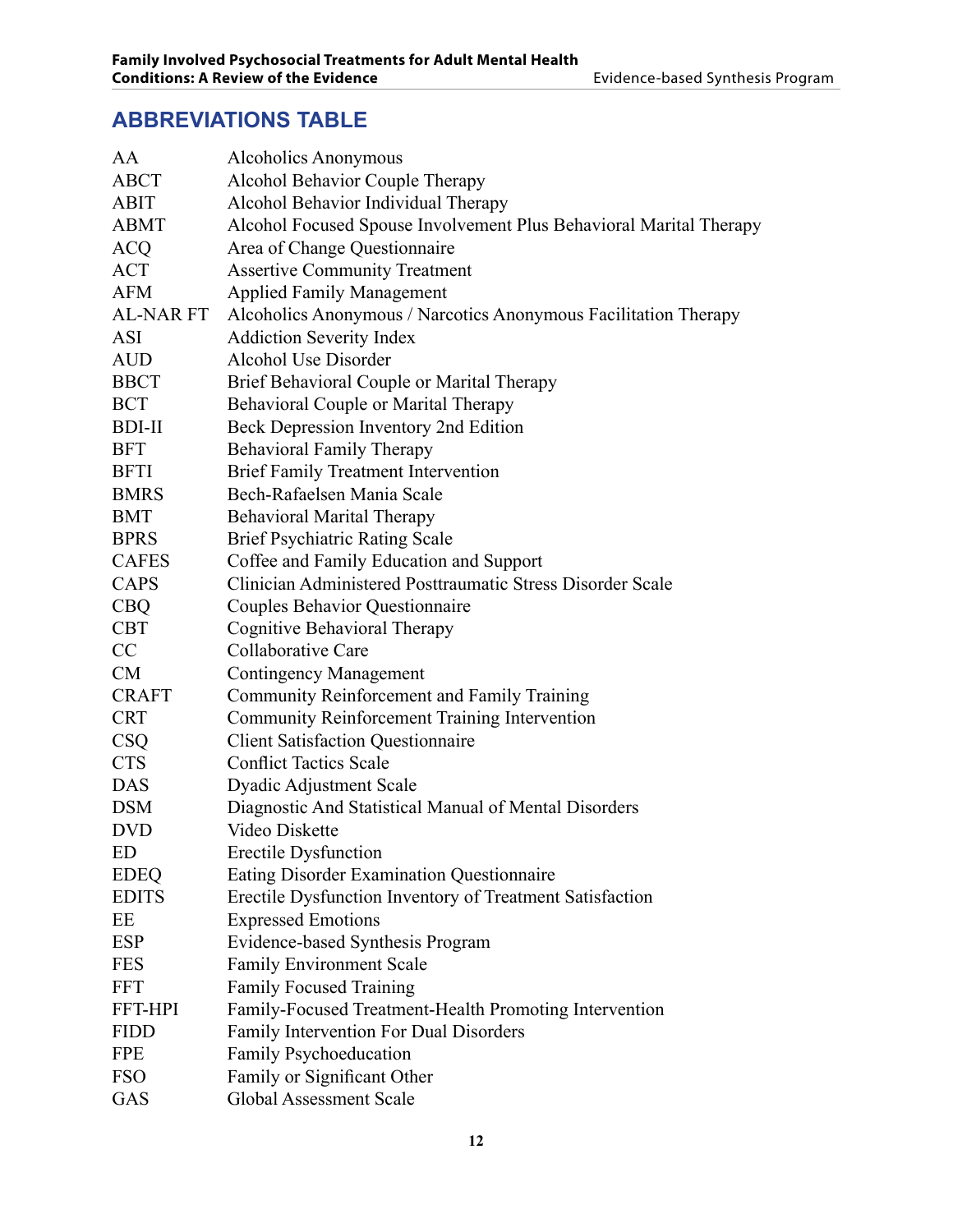| HAM-D           | <b>Hamilton Depression Rating Scale</b>                                      |
|-----------------|------------------------------------------------------------------------------|
| <b>HOPE</b>     | Helping Other Partners Excel                                                 |
| HSR&D           | Health Services Research & Development Service                               |
| <b>ICBT</b>     | Individual Cognitive Behavior Therapy                                        |
| ICD             | <b>International Classification of Diseases</b>                              |
| <b>IIEF</b>     | International Index For Erectile Function                                    |
| IOE             | <b>Impact of Events Scale</b>                                                |
| <b>IPT</b>      | Interpersonal Psychotherapy                                                  |
| <b>IPSRT</b>    | Interpersonal And Social Rhythm Therapy                                      |
| <b>ITT</b>      | Intention to Treat                                                           |
| KQ              | <b>Key Question</b>                                                          |
| LIFE-RIFT       | Longitudinal Interval Follow-Up Evaluation - Range of Impaired Function Tool |
| <b>MAT</b>      | Locke Wallace Marital Adjustment Test                                        |
| <b>MFG</b>      | <b>Multiple Family Group</b>                                                 |
| MH              | Mental Health                                                                |
| <b>MHS</b>      | <b>Marital Happiness Scale</b>                                               |
| <b>MMSE</b>     | Mini-Mental State Exam                                                       |
| M-PTSD          | Mississippi Scale for Combat-Related Posttraumatic Stress Disorder           |
| <b>MSANS</b>    | Modified Scale for The Assessment Of Negative Symptoms                       |
| <b>NA</b>       | Not Applicable                                                               |
| ND              | No Significant Difference                                                    |
| <b>NR</b>       | Not Reported                                                                 |
| <b>NS</b>       | Not Significant                                                              |
| OIF/OEF         | Operation Iraqi Freedom/Operation Enduring Freedom                           |
| <b>PACT</b>     | Psychoeducational Attention Control Treatment                                |
| <b>PAIR</b>     | Personal Assessment of Intimacy in Relationships                             |
| <b>PDA</b>      | Percentage of Days Abstinent                                                 |
| <b>PDHD</b>     | Percentage of Days of Heavy Drinking                                         |
| <b>PDPSU</b>    | Percentage of Days Primary Substance Use                                     |
| PL              | Public Law                                                                   |
| <b>PORT</b>     | <b>Patient Outcomes Research Team</b>                                        |
| <b>PSBCT</b>    | Parent Skills with Behavioral Couple Therapy                                 |
| <b>PTSD</b>     | Posttraumatic Stress Disorder                                                |
| QOL             | Quality of Life                                                              |
| <b>RCT</b>      | Randomized Control Trial                                                     |
| <b>RHS</b>      | <b>Relationship Happiness Scale</b>                                          |
| RP              | <b>Relapse Prevention</b>                                                    |
| <b>SA</b>       | <b>Substance Abuse</b>                                                       |
| SADS-C          | Schedule For Affective Disorders And Schizophrenia – Change Version          |
| <b>SAS</b>      | Social Adjustment Scale                                                      |
| <b>SAS-FV</b>   | Social Adjustment Scale III, Family Version                                  |
| S-BCT           | Standard-Behavioral Couple Or Marital Therapy                                |
| <b>SC</b>       | Standard or usual care                                                       |
| <b>SFM</b>      | <b>Supportive Family Management</b>                                          |
| SO <sub>1</sub> | Significant Other                                                            |